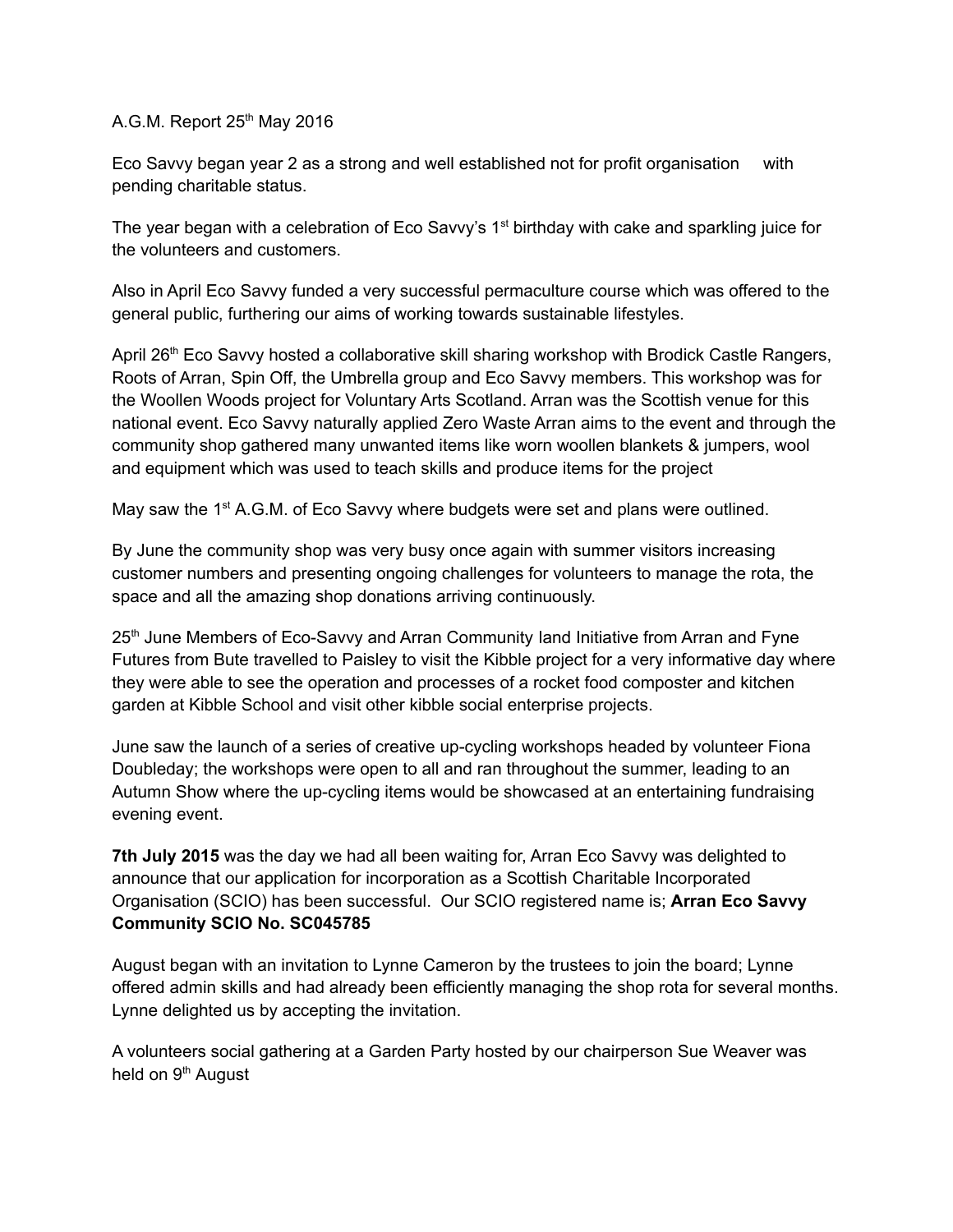Launching the 1<sup>st</sup> Zero Waste Arran week required a huge amount of planning and admin and this continued right up to the week of events in September.

During this time Lynne was welcomed as our 4<sup>th</sup> trustee.

Zero Waste Arran Week was widely reported and a great success, we held a week of varied events, followed by a zero waste exhibition and a big feast from foods which would otherwise have been wasted. We were delighted with the support of both Co-op's and local food stores and some hotels. Local primary School Whiting Bay joined in the competitions for Zero Waste bag design and Rubbish monsters who were are huge success, we hope to give more notice to schools in 2016 and have all schools participating.

During September & October we also began moving towards green waste composting through meetings & talks with N.A.C. and the forestry.

The community shop closed for our annual weeks holiday in October and allowed week's annual holidays for trustees to implement changes to the members second chance system

23<sup>rd</sup> October was time for the Autumn Show, between 12 and 30 people had all worked on costumes, props and decorations ready for this event, by using various up-cycling techniques and trading skills they worked across a wide range of media. This imaginative event was well attended by an appreciative audience who enjoyed the show and were impressed by the display of costumes and creative items. Those who took part in the summer workshops and show were all very pleased and proud of their new skills and had a great fun in the process. The event was supported by a very successful raffle, a first for Eco Savvy.

Training in Data protection was added to our growing list of skills.

A public meeting was held in November to gather consensus on Green Waste and Food Waste composting, with a presentation on Eco Savvy's plans for Arran, this was followed by discussion and an informative and inspiring talk by our guest speaker Reeni from Fine Futures Bute.

Sue Weaver resigned as a trustee but was happy to continue as an active member of our busy supporting working group.

Christmas lunch was delightful with some new members joining us.

A shop Sale was planned to move stock and ensure we avoided sending items to landfill.

January- It had become apparent that in order to obtain the necessary forestry land for composting we would also need to incorporate our second phase of the project and confirm public support and the feasibility of the project.

A new trustee joined us; Beverley Walker offers environmental planning and renewable expertise and has been welcomed to the board.